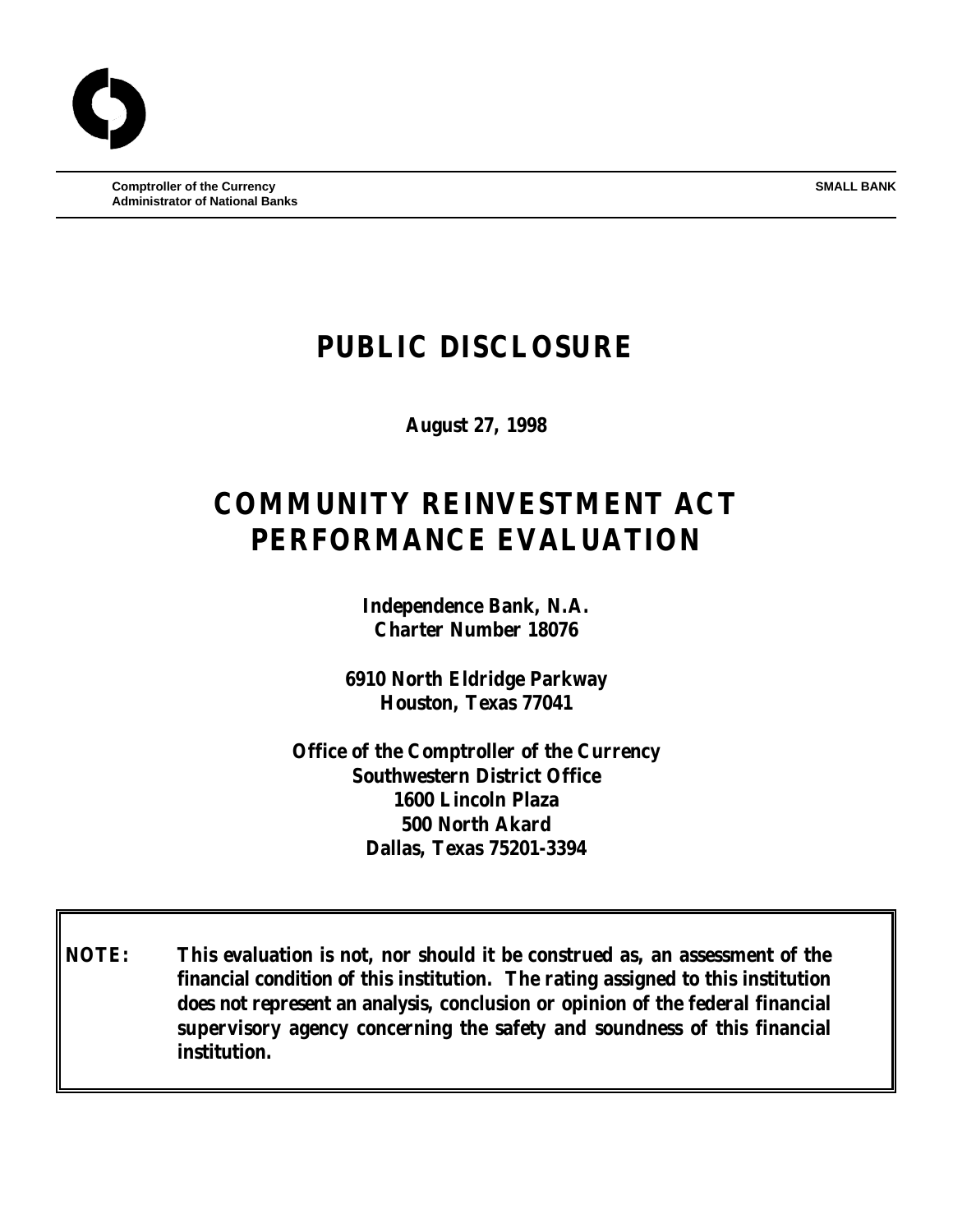# **GENERAL INFORMATION**

*The Community Reinvestment Act (CRA) requires each federal financial supervisory agency to use its authority when examining financial institutions subject to its supervision, to assess the institution's record of meeting the credit needs of its entire community, including low- and moderateincome neighborhoods, consistent with safe and sound operation of the institution. Upon conclusion of such examination, the agency must prepare a written evaluation of the institution's record of meeting the credit needs of its community.* 

*This document is an evaluation of the Community Reinvestment Act (CRA) performance of Independence Bank, N.A., Houston, Texas prepared by the Office of the Comptroller of the Currency, the institution's supervisory agency, as of August 27, 1998. The agency rates the CRA performance of an institution consistent with the provisions set forth in Appendix A to 12 CFR Part 25.*

**INSTITUTION'S CRA RATING:** This institution is rated **"Satisfactory."**

Independence Bank, N.A. has a satisfactory record of meeting credit needs within the community, as evidenced by the following:

- A reasonable loan to deposit ratio;
- A satisfactory record of lending to borrowers within the assessment area;
- A reasonable distribution of loans originated to borrowers of different income levels and businesses of different sizes; and,
- A satisfactory geographic distribution of loans among all census tracts.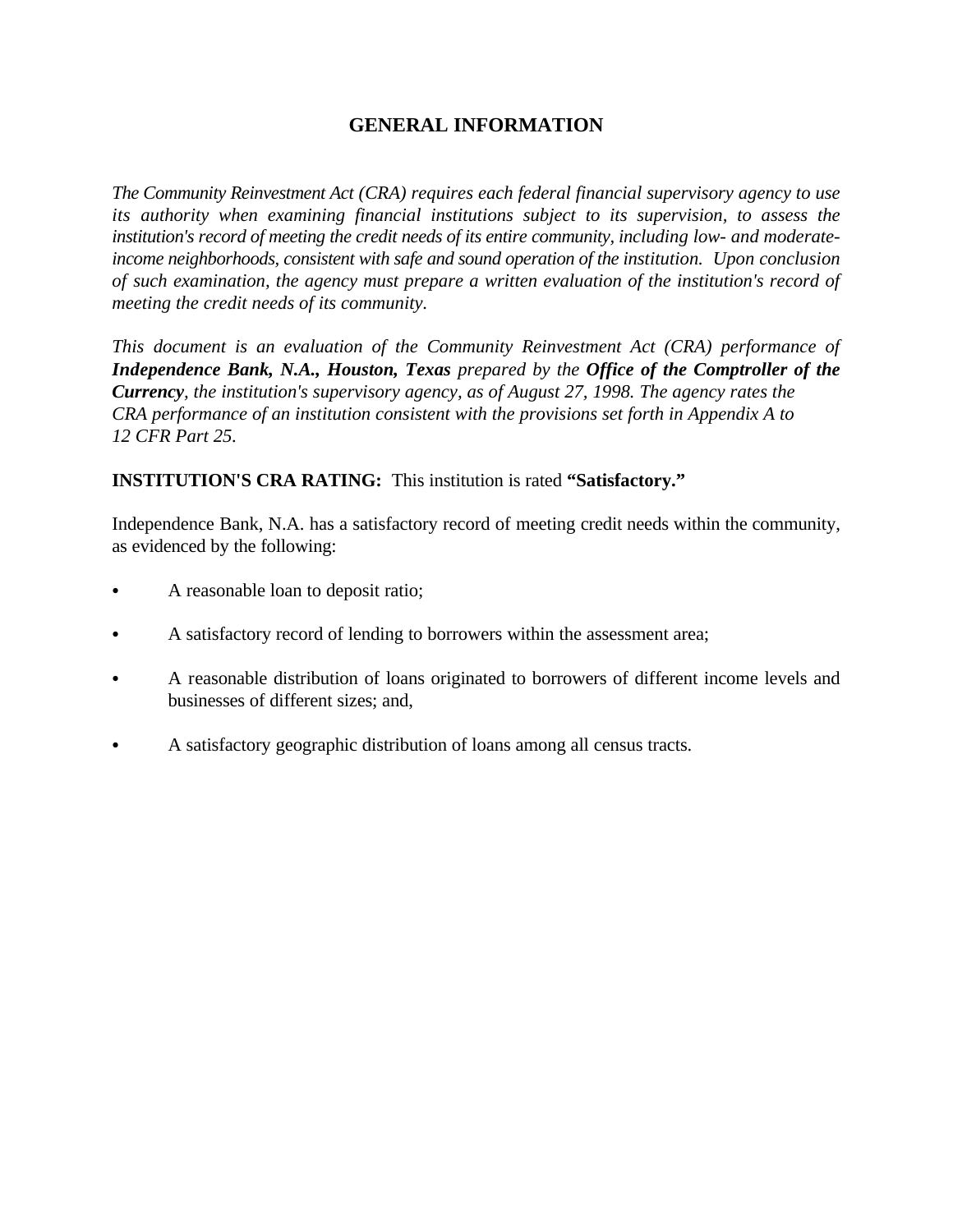*The following table indicates the performance level of Independence Bank, N.A. with respect to each of the five performance criteria.*

| <b>SMALL</b><br><b>INSTITUTION</b><br><b>ASSESSMENT</b><br><b>CRITERIA</b>                            | <b>Independence Bank, N.A.</b><br><b>Houston</b> , Texas<br><b>Performance Levels</b> |                                                                            |                                                                                       |
|-------------------------------------------------------------------------------------------------------|---------------------------------------------------------------------------------------|----------------------------------------------------------------------------|---------------------------------------------------------------------------------------|
|                                                                                                       | <b>Exceeds Standards</b><br>for<br><b>Satisfactory</b><br>Performance                 | <b>Meets Standards</b><br>for<br><b>Satisfactory</b><br><b>Performance</b> | <b>Does Not Meet</b><br><b>Standards</b><br>for<br>Satisfactory<br><b>Performance</b> |
| Loan-to-Deposit Ratio                                                                                 |                                                                                       | $\mathbf X$                                                                |                                                                                       |
| Lending in Assessment<br>Area                                                                         |                                                                                       | $\mathbf X$                                                                |                                                                                       |
| Lending to Borrowers of<br>Different Incomes and to<br><b>Businesses of Different</b><br><b>Sizes</b> |                                                                                       | $\mathbf{x}$                                                               |                                                                                       |
| Geographic Distribution<br>of Loans                                                                   |                                                                                       | $\mathbf X$                                                                |                                                                                       |
| <b>Response to Complaints</b>                                                                         | No complaints were received since the prior<br>examination.                           |                                                                            |                                                                                       |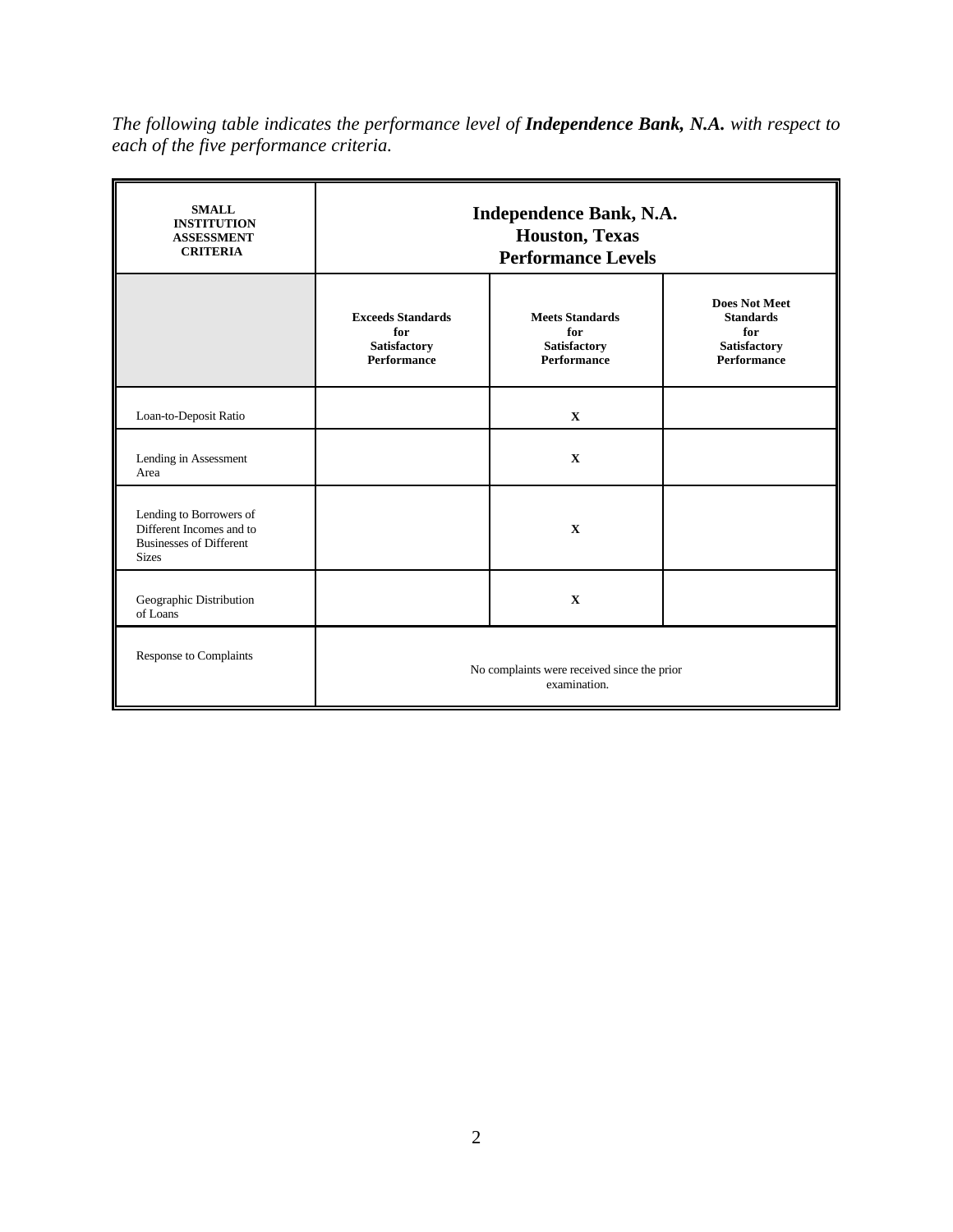#### **Description of Institution:**

Independence Bank, N.A. (IB) is a \$68 million full service bank which serves the far west and northwest sector of Harris County. The bank offers drive-in facilities and Automated Teller Machines at all three locations. The bank offers a limited alternative delivery system via their telephone dial in voice response system. This system enables customers to check loan and deposit balances and make transfers between accounts.

IB's main office is located at the corner of FM 529 and North Eldridge Parkway in the far Northwest area of Houston, Texas, Harris County, approximately twenty-two miles west northwest of downtown Houston. This location was opened in January 1984. This trade area is primarily characterized by large residential developments, major retail centers, and smaller businesses. The main office is located in a middle income tract with some moderate income tracts in the trade area. IB also has a branch facility at Westheimer and Gray Falls which opened in January 1994, located approximately twelve miles south of the main office. This location is in a high income census tract with moderate income census tracts also in the trade area. Both of these locations are characterized by large residential developments, major retail shopping centers, small businesses and intense competition from numerous banks and alternative financial entities.

IB opened a second branch facility approximately six miles northwest of the main office in July 1996, after the last CRA examination. This facility is at 12100 Huffmeister in Cypress, Texas. This area is also a rapidly growing predominately residential community and a "bedroom community" to Houston (Harris County), approximately twenty-five miles northwest of downtown. The area is characterized by retail businesses with upper middle and upper income residential neighborhoods. This branch facility is located in a high income census tract and is predominately surrounded by upper and middle income tracts. Commercial real estate developments have materialized in the past several years.

The bank is independently owned with approximately 135 shareholders. There are no affiliates or subsidiaries of IB.

The bank's primary business focus is real estate lending and lending to small businesses. At June 30, 1998, construction and land development loans comprised 4% of the loan portfolio. Commercial and industrial loans totaled 28% of the loan portfolio, loans to individuals made up 18%, loans secured by 1-4 family residential properties made up 13%, and 37% was secured by other commercial real estate.

There are no legal, financial or other factors impeding IB's ability to help meet the credit needs of its assessment area.

The last CRA examination of IB was conducted as of February 13, 1995, at which time the bank received a "Satisfactory" rating.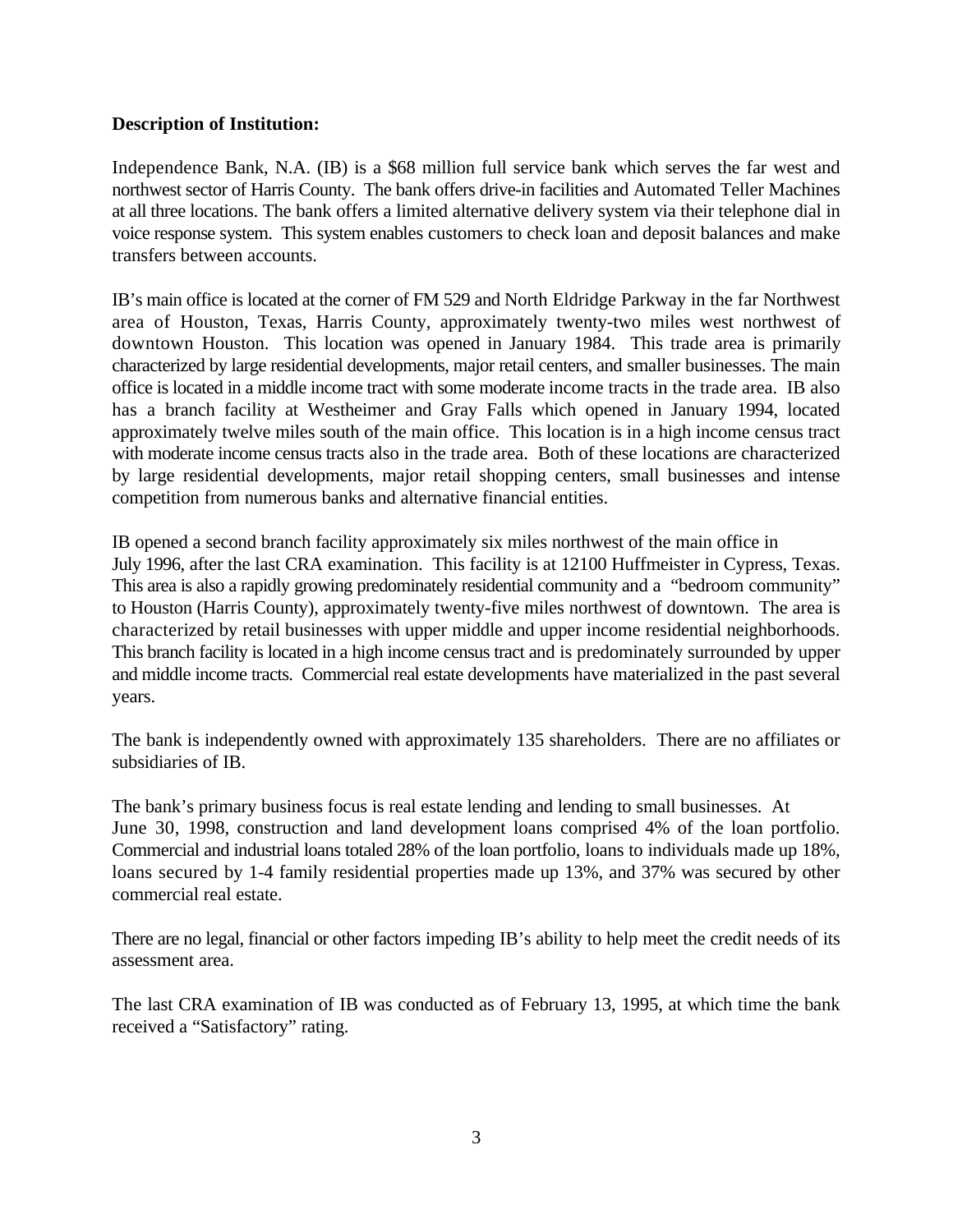#### **Description of IB's Assessment Area**

IB's assessment area includes the northwest portion of Harris County within the Houston Metropolitan Statistical Area (MSA). This area is bounded by Highway 59 on the south (approximately 20 miles from the main office), the Fort Bend County line on the west (approximately 20 miles from the main office), the Montgomery County line on the north (approximately 25 miles from the main office), and I.H. 45 and Loop 610 on the east (approximately 15-20 miles from the main office). The assessment area meets the requirements of the regulation and does not arbitrarily exclude low or moderate income geographies.

The local Harris County economy is strong and continues to grow moderately and create jobs. In 1997, the Houston MSA created some 85,000 new jobs, although job growth has slowed somewhat during 1998 due to falling oil prices. Large new residential and retail areas are under development and construction. Major shopping malls have opened in the past few years and housing construction continues at a strong pace. While the oil/gas and petrochemical industries continue to play a large part in the economy's overall health, significant diversification has occurred into other industries. Financial and insurance related businesses thrive while retail stores and restaurants are enjoying solid growth. The Houston area is also home to a number of large high-tech computer and related companies. The Texas Medical Center and the National Aeronautics & Space Administration (NASA) also provide employment opportunities. Competition for banking services is high in Harris County, with hundreds of offices of commercial banks, savings institutions, credit unions, brokerage firms, finance companies, and other companies providing financial services.

The following chart reflects population and income characteristics of IB's assessment area. The assessment area does not exclude Low-and-Moderate Income (LMI) areas.

| <b>Income and Population Characteristics</b><br>of IB's Assessment Area |                            |  |
|-------------------------------------------------------------------------|----------------------------|--|
|                                                                         | Northwest<br>Harris County |  |
| 1990 Census Population                                                  | 1,085,877                  |  |
| 1990 Census Weighted Average Median Family Income                       | \$46,294                   |  |
| 1997 Updated H.U.D. Weighted Average Median Family Income               | \$50,400                   |  |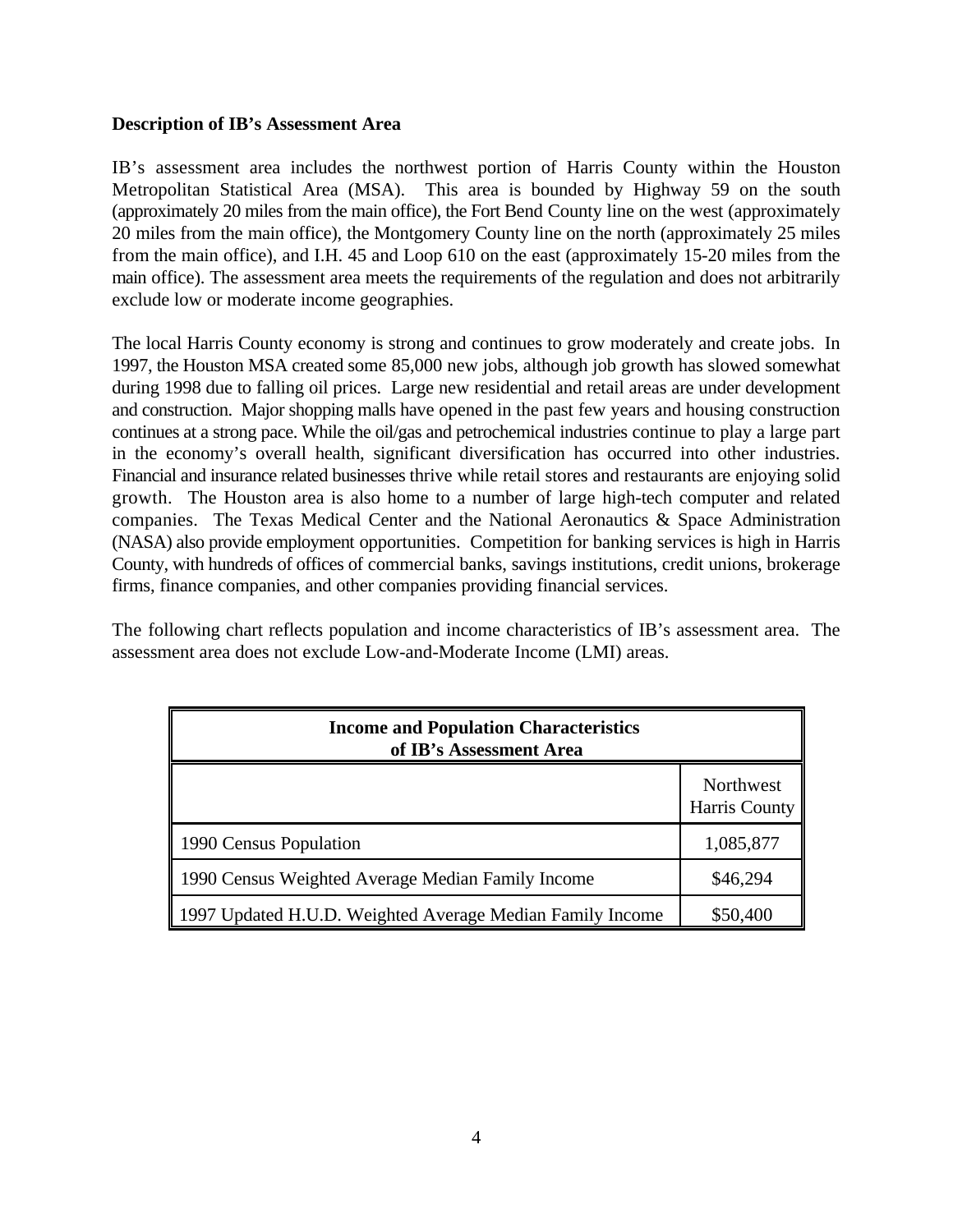The following charts depict some of the demographic information for IB's assessment area which is northwest Harris County.

| <b>Northwest Harris County</b><br><b>Assessment Area</b> |                                   |                                                                    |                                                                  |                                                               |  |  |
|----------------------------------------------------------|-----------------------------------|--------------------------------------------------------------------|------------------------------------------------------------------|---------------------------------------------------------------|--|--|
| <b>Type of Census</b><br><b>Tract</b>                    | Number of<br><b>Census Tracts</b> | Percentage of<br><b>Total Number</b><br>of Census<br><b>Tracts</b> | <b>Number of</b><br><b>Households</b> in<br><b>Census Tracts</b> | Percentage of<br><b>Households</b> in<br><b>Census Tracts</b> |  |  |
| <b>Low Income</b>                                        | 6                                 | 3%                                                                 | 9,955                                                            | 2%                                                            |  |  |
| <b>Moderate</b><br><b>Income</b>                         | 31                                | 18%                                                                | 64,126                                                           | 16%                                                           |  |  |
| <b>Middle Income</b>                                     | 68                                | 38%                                                                | 163,340                                                          | 39%                                                           |  |  |
| <b>Upper Income</b>                                      | 72                                | 41%                                                                | 176,804                                                          | 43%                                                           |  |  |

# **CONCLUSIONS WITH RESPECT TO PERFORMANCE CRITERIA**:

## **Loan to Deposit Ratio**

The loan to deposit ratio is reasonable when compared to other commercial banks within the assessment area and to the Houston MSA in general. The loan to deposit ratio was 56% at June 30, 1998. The quarterly loan to deposit ratio average for IB since the last CRA examination is 67%. A comparison of IB to approximately thirty-five other commercial banks operating in the assessment area reflected that IB ranked twenty-sixth with a loan to deposit ratio of 56% at June 30, 1998. The average loan to deposit ratio for the thirty-five banks is 61% and the range is a low of 24% to a high of 89%. Due to numerous changes in senior management and other lending staff in the last six months, IB has experienced a slightly declining loan to deposit ratio.

## **Lending in the Assessment Area**

A majority of the dollar volume and number of IB's loans are within its assessment area. The chart on the next page reflects an analysis performed by management of the percentages of the dollar amount of loans made within the assessment area. This sample included 84% of the total dollar volume of the loan portfolio and 87% of the total number of loans.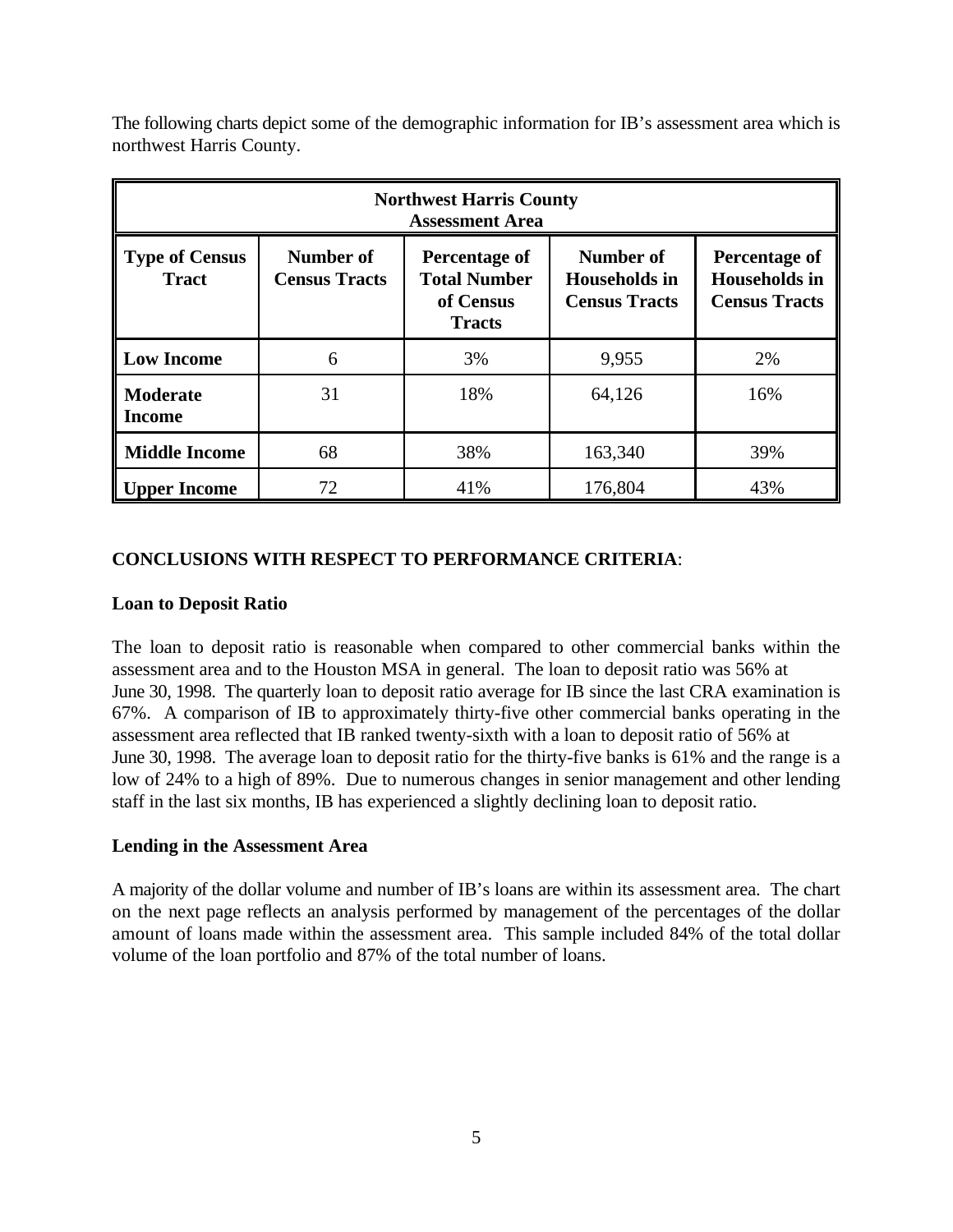| <b>Lending Within and Outside</b><br>of the Assessment Area<br>As of June 30, 1998 |                                             |                                      |  |  |
|------------------------------------------------------------------------------------|---------------------------------------------|--------------------------------------|--|--|
|                                                                                    | Percentage of the Dollar<br>Volume of Loans | Percentage of the<br>Number of Loans |  |  |
| Loans Within the Assessment Area                                                   | 63%                                         | 73%                                  |  |  |
| Loans Outside of the Assessment Area                                               | 37%                                         | 27%                                  |  |  |

#### **Lending to Borrowers of Different Incomes and to Businesses of Different Sizes**

The lending patterns of this institution indicate the bank is doing an excellent job of lending to small businesses and a reasonable job of lending to consumers in the assessment area.

Information on business revenue or individual borrowers is not collected by the bank. IB is primarily commercial and business oriented. As of June 30, 1998, the loan portfolio consisted of 69% commercial and real estate lending with another 18% of loans to individuals and 13% in 1-4 single family residences.

Since this income information is not available, loan size was used by proxy to determine lending to businesses of different sizes. Of the total commercial and non-residential real estate loans, 93% were originated for less than \$1 million. Additionally, 91% of the 357 small business loans originated were for less than \$250 thousand. A management review of originations during 1997 and the first six months of 1998 indicates that 86% of the 687 assessment area loans were originated for less than \$50 thousand. Further, the average size of business loans originated during this period was \$33 thousand and the average size of consumer loan originations was \$10 thousand.

#### **Geographic Distribution of Loans**

There is reasonable distribution of loans extended within the moderate, middle and upper income census tracts. No loans were originated in low income census tracts. The bank has loans extended in 60% of the census tracts in its assessment area. The following chart reflects the distribution of all types of loans within the bank's assessment area by income designation of the census tract. This analysis is based on a sample of 796 loans (approximately 73% of the total loan portfolio) which originated during 1997 and the first six months of 1998.